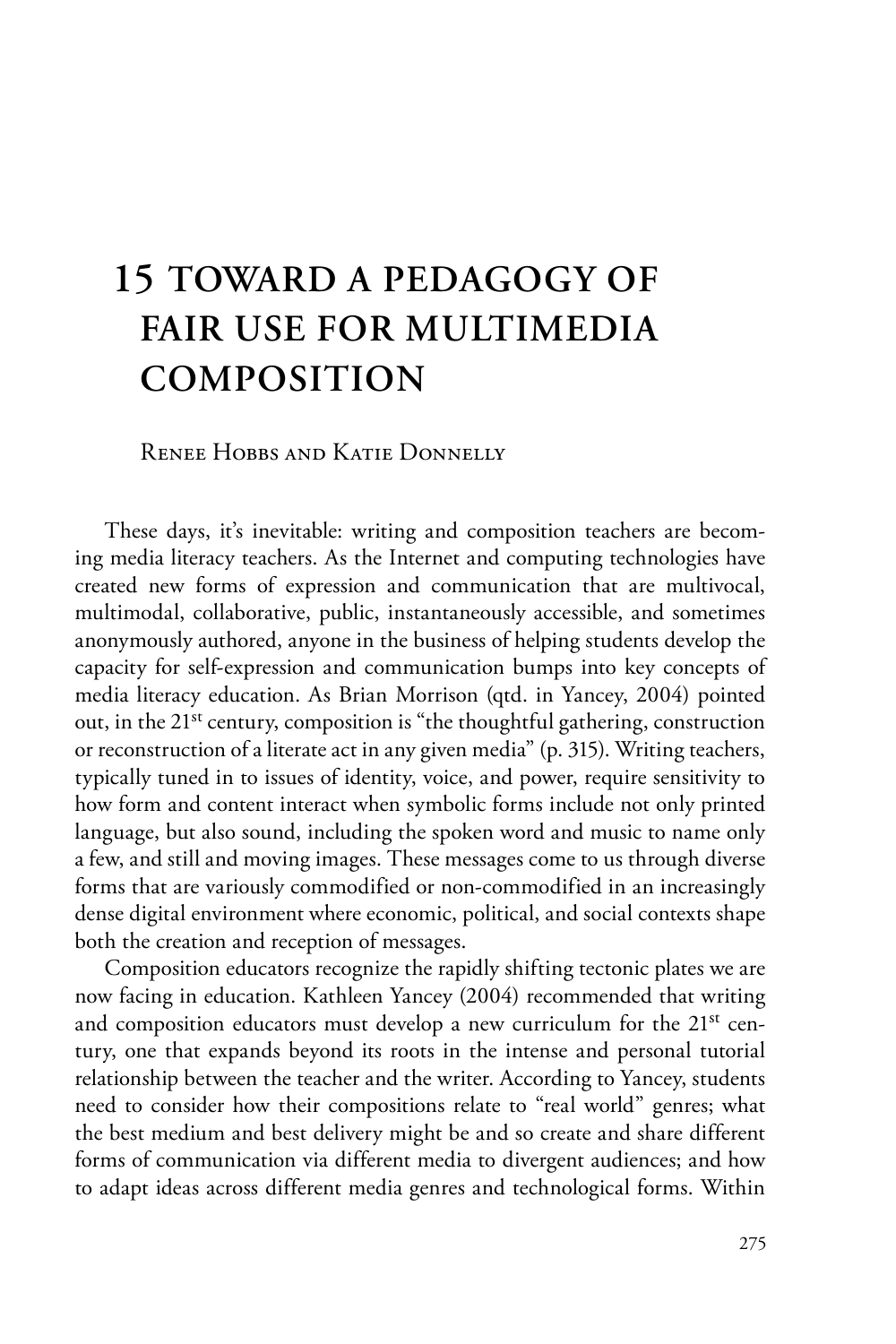this changing landscape, as forms of expression make use of appropriation and sampling, and as authorship becomes increasingly collaborative, issues concerning ownership and intellectual property arise.

People now use multiple forms of representation to convey ideas, using "cutting and pasting, drawing, talking, playing, audio tracks, video interfaces and other media to achieve different perspectives on their world, solve problems, make plans, and communicate with others" (Tierney, 2008, p. 101). These multimedia environments enable literacy practices to easily travel across space and time, in and out of school. Through the use of do-it-yourself practices that enable (almost) anyone to be an author in a socially situated context, Doreen Piano (2008) found that those who create zines and other alternative publications rely on the "innovative uses of scraps and cutouts from discarded newspapers and magazines" in ways that demonstrate how popular culture contributes to literacy practices that move beyond basic, functional skills to ones "invested in personal, familial and communal meaning" (p. 315).

Many educators—at all levels and in many disciplines—rely on the ability to use copyrighted materials to help students develop the skills and knowledge to understand, analyze, and create multimodal texts. Although some educators tend to conceptualize video and multimedia compositions differently from print ones, there are important parallels between traditional compositions and 21st-century multimodal texts (Bruce, 2008). Media literacy education applies concepts such as purpose, genre, audience, tone, and point of view to strengthen critical thinking and communication skills, particularly in response to mass media and popular culture. Students learn through both close reading and analysis activities as well as creative composition practices (Costanzo, 2007). Just as it is important for students to share their print compositions, students need to be able to share their digital and multimedia compositions with authentic audiences to deepen their reflection on their editorial and creative choices. Because students and teachers need to use, quote from, and share copyrighted digital texts as part of media literacy education, we need a robust interpretation of fair use.

But old paradigms die hard. Consider the case of the college professor at a school of education, involved in preparing young people to be high school English teachers. In the course, students develop activities and lessons that help demonstrate the connection between media literacy, language arts and literature. As part of this work, students create a short video production, working in teams to develop a compelling message using images, language, and sound. The professor usually puts together a DVD of student media work at the end of each semester, but he doesn't feel comfortable screening these works or shar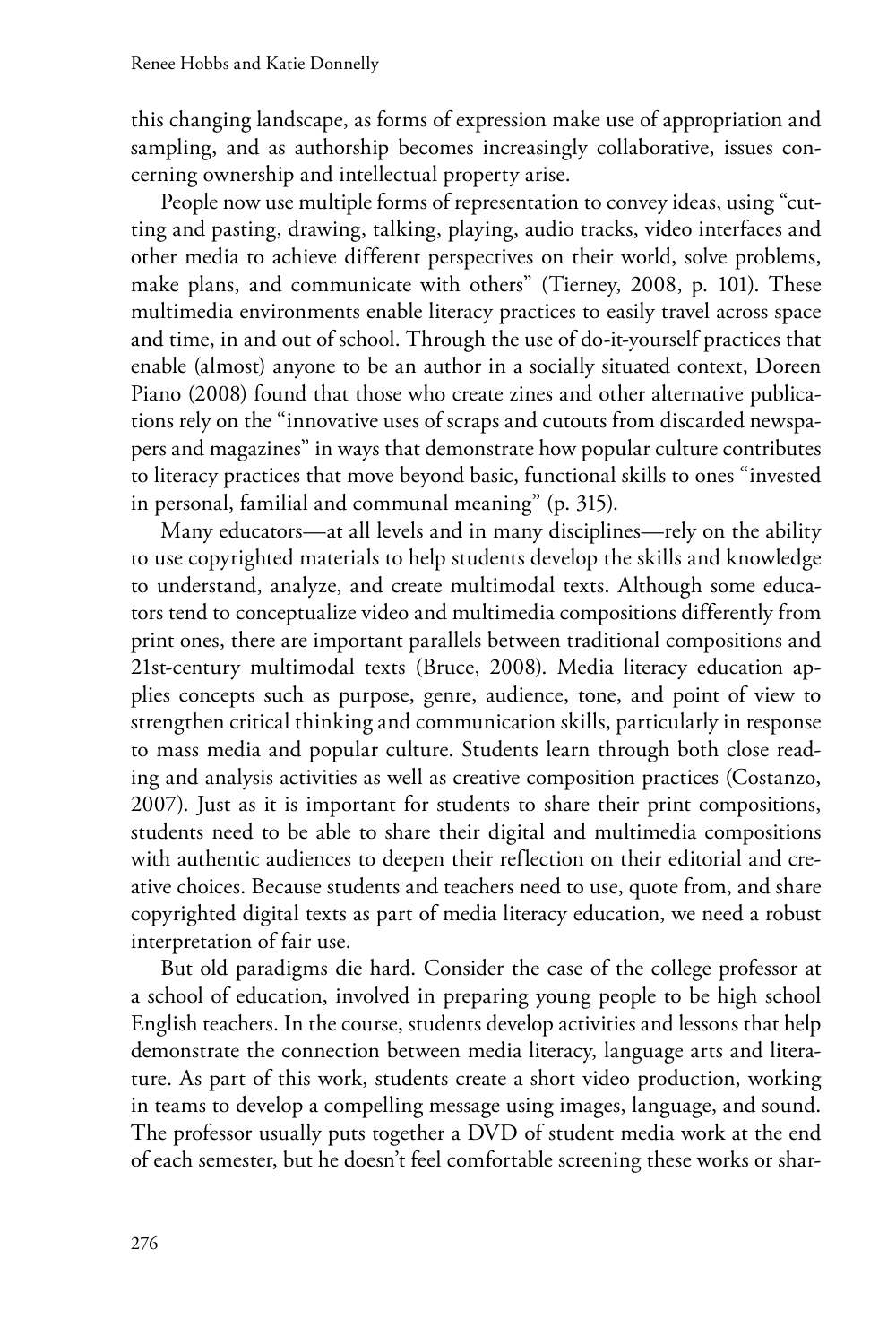ing them with colleagues at professional conferences. He would never think of posting them online. Why? He's concerned that he may face legal risks, because some of his students make use of copyrighted images found on Google, as well as excerpts from popular films, television programs, and You Tube videos. Many students use samples from popular music in their productions.

What is the impact of this kind of fear on the development of multimedia composition? Because our colleagues rarely see the quality of work that students can produce using multimedia texts and tools, they're sometimes not too interested in adopting innovative approaches to teaching pre-service English teachers. The uncertainty and doubt this professor experiences stems in part from a lack of knowledge and lack of confidence in understanding how copyright and fair use applies to the practice of media literacy education. Copyright confusion—a widespread misunderstanding of the purpose and scope of copyright law and a lack of understanding of the doctrine of fair use—is a situation created in part by the various outdated "educational use guidelines" misunderstood as law (Crews, 2001).

With the support of the John D. and Catherine T. MacArthur Foundation, the media literacy community recently attempted to reduce copyright confusion through the development of a code of best practices. As part of this larger project, we first conducted long-form interviews with 63 educators from K–12 institutions, universities, and with leaders in the youth media community, resulting in the report, *The Cost of Copyright Confusion for Media Literacy* (Hobbs, Jaszi, & Aufderheide, 2007).1 Following this, we held 4-hour-long focus group meetings with 150 individuals in ten cities across the U.S. to explore various hypothetical situations regarding the use of copyrighted materials for media literacy education, looking for evidence of consensus and shared norms. This work resulted in the development of the "Code of Best Practices in Fair Use for Media Literacy Education" (Center for Social Media, 2008). In this chapter, we examine the ongoing dialogue among educators about fair use as it applies to the practice of media literacy education, with particular attention to student media production and multimedia composition activities. We begin by presenting evidence about core values among educators concerning copyright and fair use, collected through intensive interviews with educators in the first phase of developing the code. Then we consider how remix practices support the goals of media literacy education and examine how copyright and fair use apply. Finally, we discuss the views of educators concerning instructional practices that specifically relate to student multimedia composition: student use of copyrighted materials in their creative work and the types of sharing with authentic audiences part of the teaching and learning process.<sup>2</sup>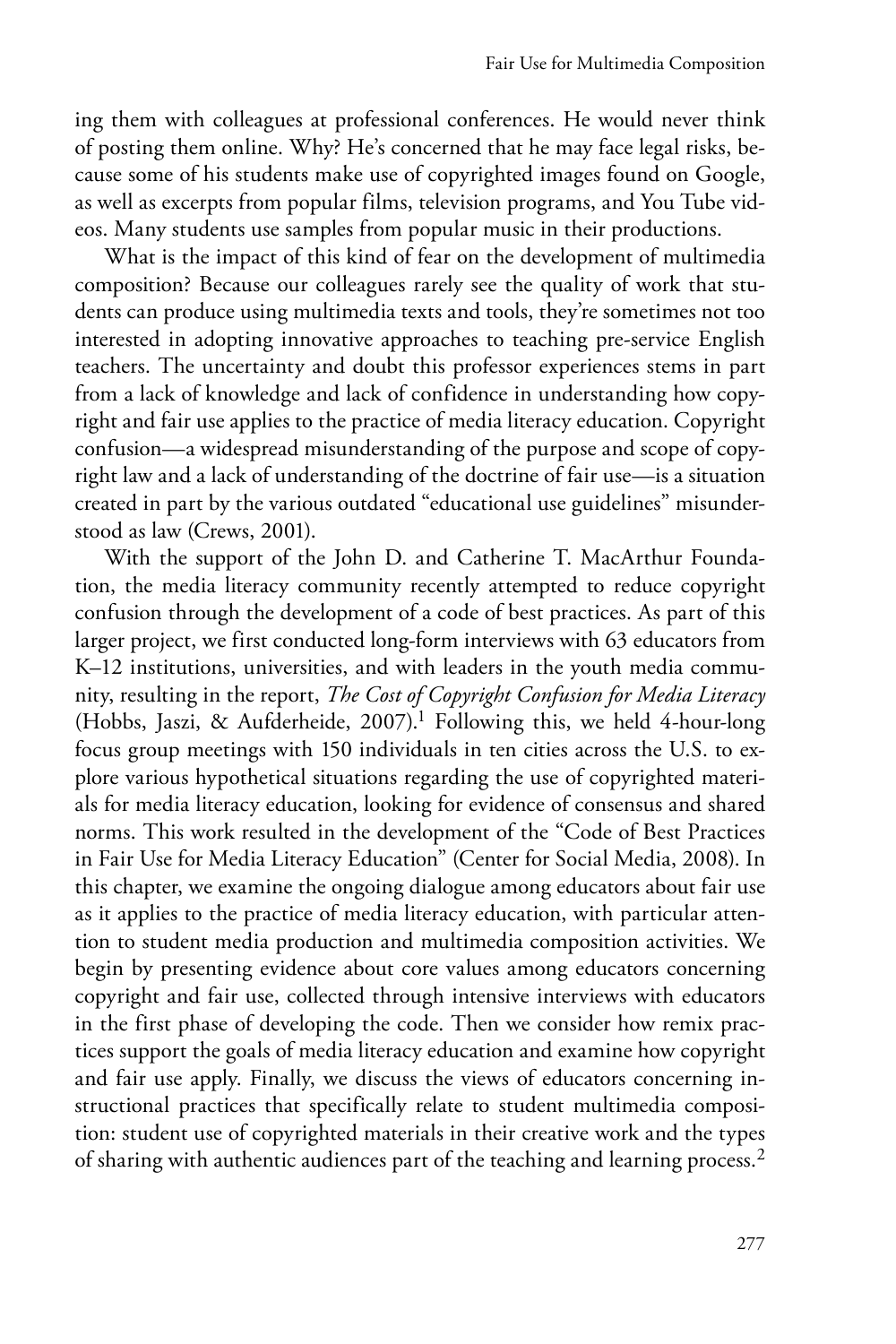# CORE VALUES ABOUT COPYRIGHT AND EDUCATION

Educators share a set of core beliefs about the use of copyrighted materials for teaching and learning. In our interviews with educators, the following themes emerged:

#### **Cultural criticism is essential to democracy.**

Media literacy educators value cultural criticism as an essential tool for self-actualization and democracy. "A literate citizenship cannot be created if the people who control images don't allow them to be used," one educator explained. Another teacher said that "it's important that users of media participate in it and don't just receive it." In contemporary culture, students are trained to be consumers of media, and as another teacher explained, that is why "it's important to go beyond this role."

#### **Mass and digital media are the heart of the cultural environment.**

Media literacy educators see mass media and popular culture as part of the cultural landscape, deeply connected to students' sense of personal and social identity. "Copyrighted materials are like our cultural landscape—you need to be able to use and analyze media," said one teacher. Sharing our interpretations and understandings of the diverse works of expression and communication around us is an important part of learning to make sense of the world. Digital media is a part of our lives in a way that it wasn't 20 or 30 years ago, pointed out a media educator and video artist: "We should have access to our culture and be able to talk about it and comment on the world around us. If we don't comment on it, then it feels like information is being controlled."

# **Effective use of copyrighted materials enhances the teaching and learning process.**

A college professor who teaches pre-service teachers talked about the importance of using copyrighted works in educational settings because they provide more current examples than offered in most textbooks. Contemporary mass media materials hook attention and interest, and help teachers connect new ideas to students' existing knowledge. "Teaching is just better when we can pull from a lot of different sources," said one teacher. A number of educators pointed out the value of modeling as a tool in the learning process. "Imitation is a way to learn," explained one teacher, "so if students can't take and use the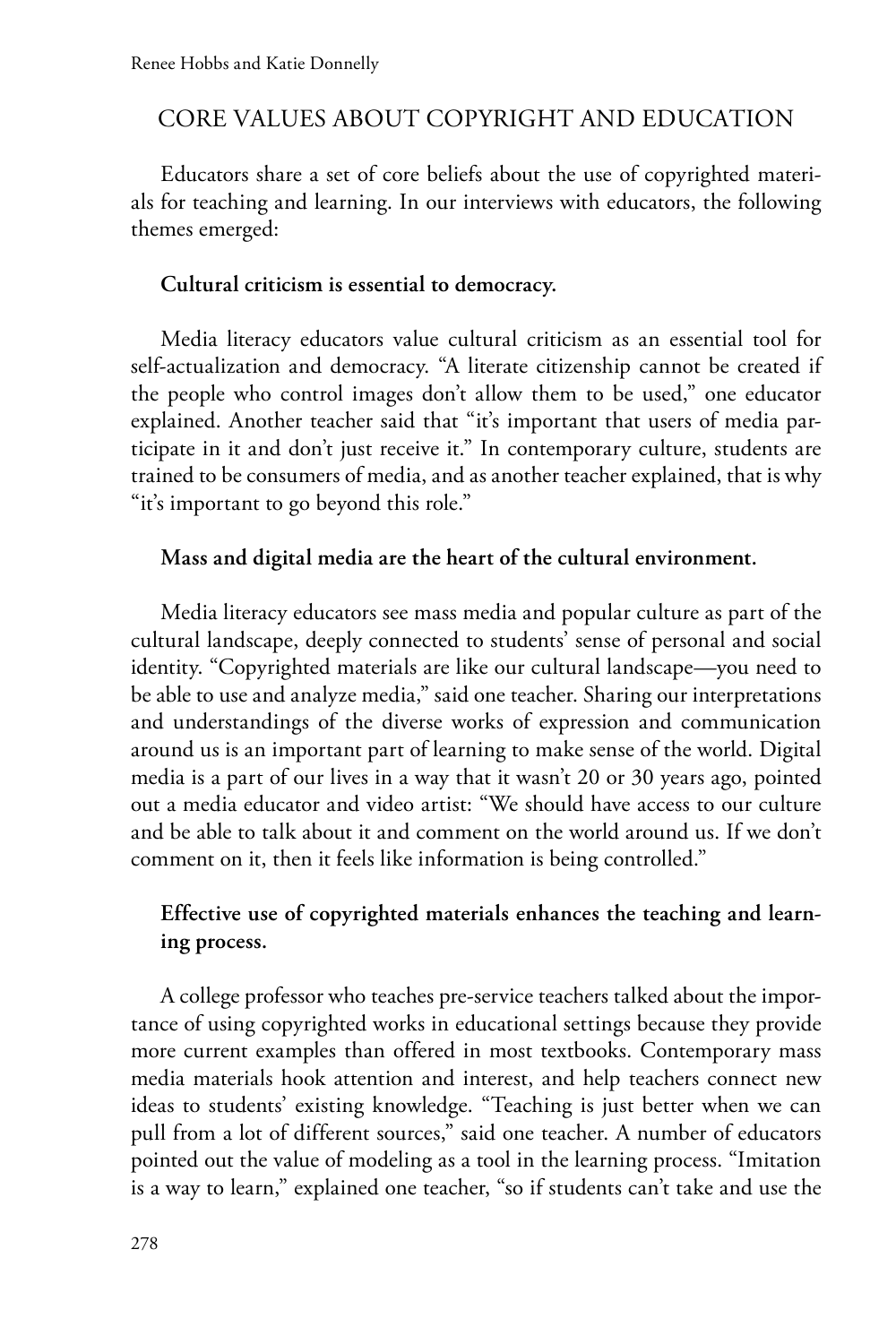most highly developed messages that society creates, it's a handicap for them and the whole society."

# **Appropriation of cultural materials promotes creativity and learning.**

Teachers believe that there is significant educational value in the process of juxtaposition and recombination of existing materials. A number of educators described the process of creating mashups, where existing copyrighted works are juxtaposed and recombined with original materials to create new works. One teacher described the work of an art teacher who asks students to select a famous painting of the  $17<sup>th</sup>$  or  $18<sup>th</sup>$  century and use image-manipulation software to "put themselves into the image." The assignment engages student learning because it connects learning about art to learning about technology to reflection on personal and social identity. Appropriation is a powerful instructional tool for student learning. As one teacher explained, "mashups are an opportunity for students to really look at the media they consume—to take it and give it their own spin. It helps show kids how they can present their own point of view." However, a number of teachers talked about the limits of appropriation, pointing out that "it shouldn't be a free-for-all, but a thoughtful process" in which students take material they can re-contextualize and make their own.

#### MEDIA LITERACY, REMIX, AND FAIR USE

Educators from many fields and disciplines depend on fair use, but media literacy educators perhaps have the most acute appreciation of fair use because of their reliance on copyrighted materials produced by the major corporations that control the production of mass media news, entertainment, and popular culture. In reflecting on the dominance of media and technology as a cultural force, media literacy educators are often motivated by their awareness of the well-funded and highly choreographed cultural production system, where audiences are constructed to be passive and ritualistic in their consumption of media messages. The mass media's role in constituting the public sphere has been widely criticized for narrowing the range of ideas presented, concentrating ownership in the hands of a few, and the tendency of advertising-supported media to reduce quality by focusing on ratings and advertising revenue (Gitlin, 2001). As a result, "concentrated media must structure most 'participants' in the debate as passive recipients of finished messages and images" (Benkler, 2007, p. 209). However, the rise of digital media has contributed to greater levels of awareness and sensitivity because "the practice of making one's own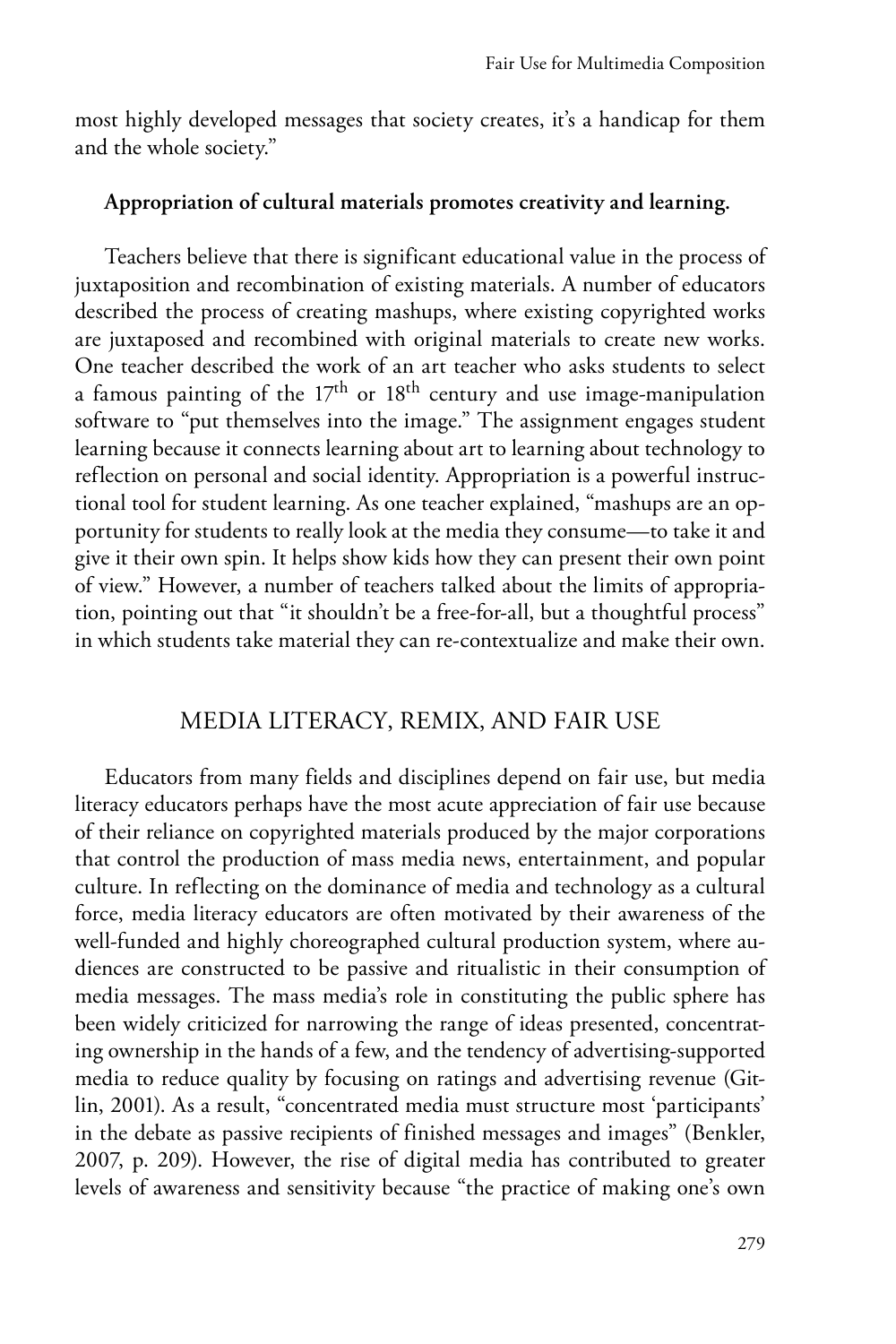music, movie or essay makes one a more self-conscious user of the cultural artifacts of others," as media literacy education is part of a broad practice of learning by doing that "makes the entire society more effective readers and writers of their own culture" (Benkler, p. 299).

Increasingly, composition educators have begun to incorporate media literacy concepts into their educational practices. William Costanzo (2008) pointed out that there are many similarities between writing and producing other media:

> Filmmakers, television producers and web designers, like writers, must make decisions about purpose, audience, content, format, arrangement and style. They follow codes and conventions, observe time-honored rhetorical strategies and create visual texts for many of the purposes that motivate writers: to recollect the past, describe the present, make proposals for the future, investigate issues, or take a stand. (p. xix)

Just as students quote from other authors in their written text, they need to be able to use, sample from, and manipulate copyrighted works in learning various skills associated with media literacy, including exploring image–language relationships, considering point of view, and analyzing framing aspects. In particular, remix is a dimension of teaching media literacy that depends upon student ability to transform the meaning of an existing text by manipulating the form, structure, and/or content to explore how meaning is shaped through symbol systems that operate in a complex cultural, historical, political, and economic context (Jenkins, 2006).

In their survey of young online remixers, Patricia Aufderheide and Peter Jaszi (2007) found that video creators believed integrating various copyrighted materials into their own work was part of the creative process: "I think part of our generation is that we take and mix things together," one respondent said. "We're very much a mixed-media generation." Interviewees reported making use of copyrighted materials in new and creative ways, for instance, by setting slides of original art to popular music and incorporating television clips into original online sketch comedy shows. As Aufderheide and Jaszi maintained, "They regard existing popular culture as available raw material for new work" (p. 5). There is a clear social component to remixing as well: respondents in Aufderheide and Jaszi's study felt that the shared experience of popular culture inspired them to build upon and remix existing copyrighted works.

Appreciation of remix practices is developing among educators, but it is still contested among those who fear that it promotes shallowness and a lack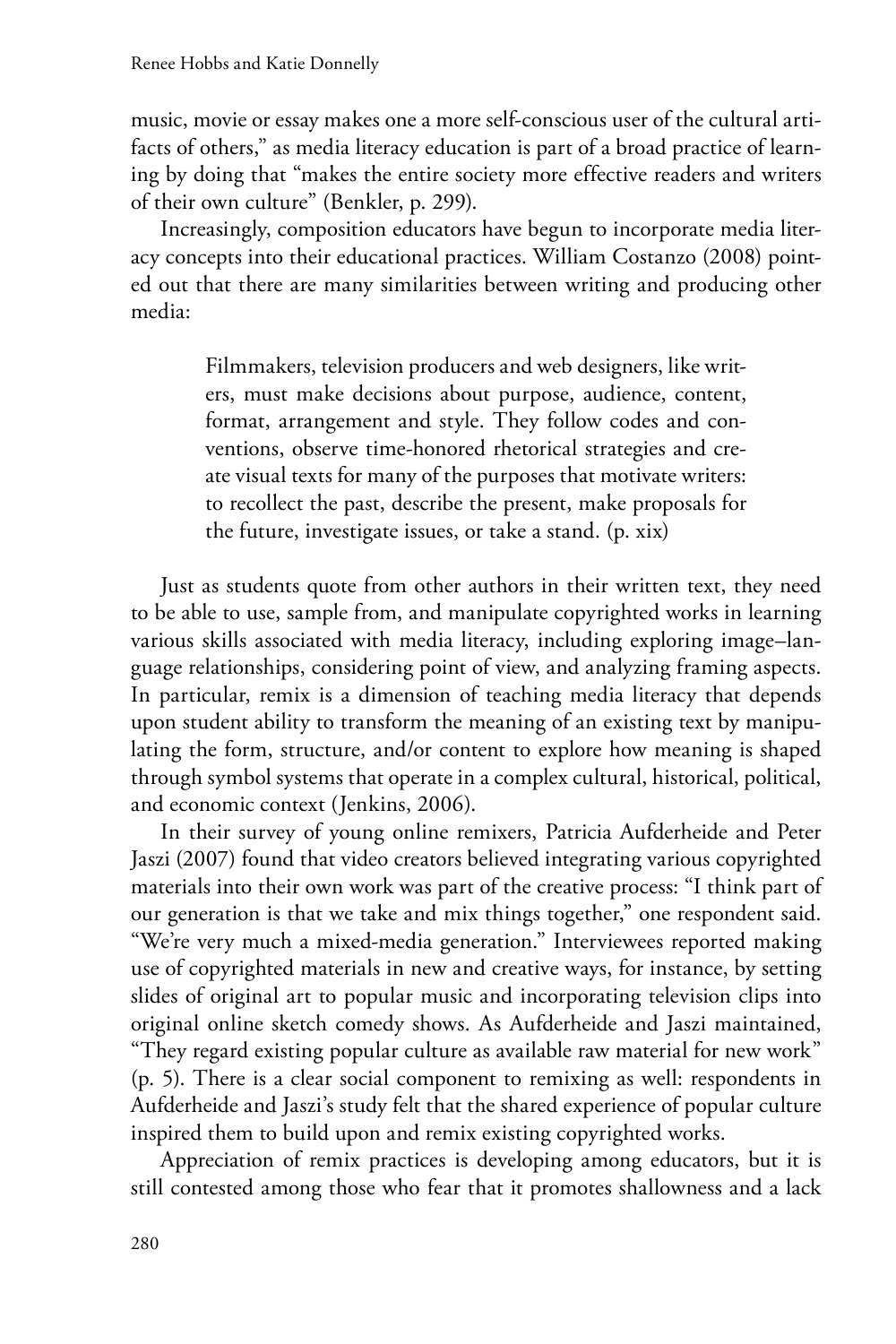of creativity. Composition educators have long conceptualized writers as lone creators of original texts: Anything that is not originally produced is typically devalued, and relying too heavily on others' resources is considered plagiarism. But the act of remixing existing materials is in itself educationally valuable, because when "students are encouraged to make explicit their borrowings and appropriations," it can stretch their ability to address specific issues, readers, and students (Johnson-Eilola & Selber, 2007, p. 380). Johndan Johnson-Eilola and Stuart Selber explained that, for composition educators, remixing "inhabits a contested terrain of creativity, intellectual property, authorship, corporate ownership and power" (p. 392). In this view, remix cannot supplant traditional composition, but it can complement it.

When it comes to considering legal issues, many of the instructional processes, curricula and multimedia products now at the very core of media literacy education fall under the provisions of the doctrine of fair use. When assessing whether a particular use of copyrighted materials is a fair use, lawyers and judges always consider the expectations and practices within a creative community (Madison, 2006). In weighing the balance at the heart of fair use analysis, judges refer to four types of considerations mentioned in the law: the nature of the use, the nature of the work used, the extent of the use, and its economic effect (referred to collectively as the "four factors"). This still leaves much room for interpretation, especially because the law is clear that these are not the only necessary considerations. In reviewing the history of fair use litigation, judges return again and again to two key questions: First, did the unlicensed use "transform" the material taken from the copyrighted work by using it for a different purpose than that of the original, or did it just repeat the work for the same intent and value as the original? And, second, was the material taken appropriate in kind and amount, considering the nature of the copyrighted work and the use? (Joyce, Leaffer, Jaszi, Ochoa, & 2003). Of course, transformativeness is not absolutely necessary for a finding of fair use. But the creation of transformative works directly supports the purpose of copyright as stated in the U.S. Constitution, which is to promote the spread of knowledge and creativity.

The "Code of Best Practices for Fair Use in Media Literacy Education," a project (as described earlier in this article) funded by the John D. and Catherine T. MacArthur Foundation (Center for Social Media, Media Education Lab at Temple University, Washington College of Law, American University, 2008) was created by gathering and synthesizing the beliefs of the media literacy community about how fair use applies to five common instructional practices. In this process, 150 participants in ten cities across the United States discussed hypothetical scenarios involving the uses of copyrighted materials in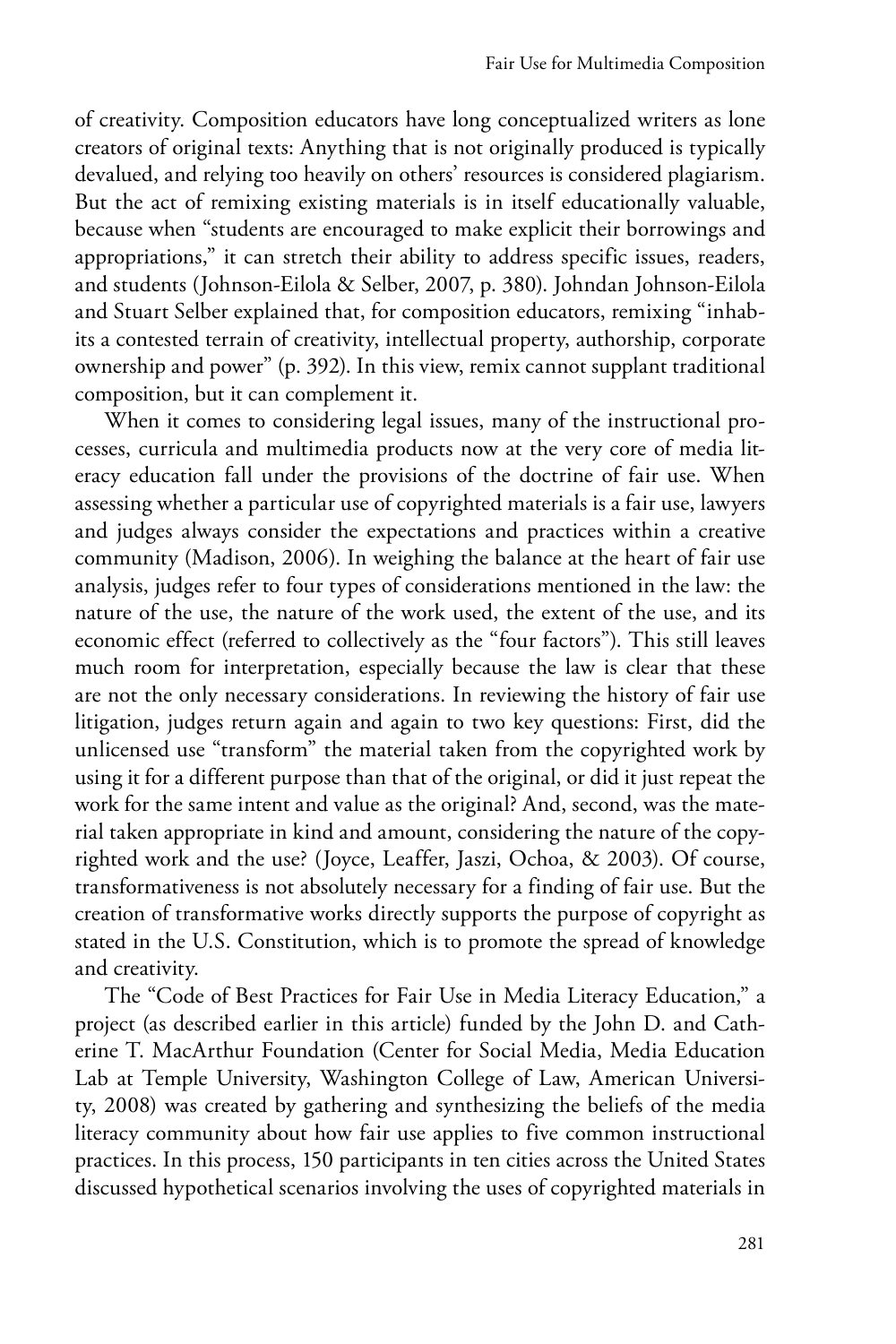media literacy education to identify the principles and limitations articulated in the Code. Following this, the Code was reviewed by a committee of legal scholars and lawyers with expertise in copyright and fair use.

The Code identifies five principles, each with limitations, representing the community's current consensus about acceptable practices for the fair use of copyrighted materials. As stated in the Code, educators can, under some circumstances, (1) make copies of newspaper articles, TV shows, and other copyrighted works, and use and keep them for educational use. They can (2) create curriculum materials and scholarship with copyrighted materials embedded. Educators can (3) share, sell, and distribute curriculum materials with copyrighted materials embedded. Learners can, under some circumstances, (4) use copyrighted works in creating new material. They can (5) distribute their works digitally if they meet the transformativeness standard. In the next section, we review the perspective of educators concerning the two principles that address student use of copyrighted materials and the sharing of that work with authentic audiences.

# STUDENT USE OF COPYRIGHTED MATERIALS FOR MEDIA COMPOSITION

In both K–12 and university settings, student media compositions are undertaken for a wide variety of purposes. Some of these purposes might not qualify as "composition" as understood by composition educators. For example, most readers know that it is now common to document student public speaking or athletic activities on video to provide students with opportunities for sustained feedback and review. In many high schools and colleges, students may take a video-production course where they learn to create news, documentary or talk show programs about local community events and issues (Hobbs, 2006). In some of these courses, the purpose of media production activities is to learn concrete skills associated with the use of the technology. These courses often use a step-by-step approach that emphasizes the gradual accretion of a fixed repertoire of skills and techniques (Buckingham, 2003). In other courses, there is more explicit focus on the process of multimedia composition, with an emphasis on the creative and collaborative skills associated with open-ended exploration and self-expression. In these courses, media tools are often seen as simply a wider palette for "conveying the 'authentic voice' of young people" (Buckingham, p. 131).

Because the current generation of young people has grown up with digital and video cameras and rapid technological advances, media composition ac-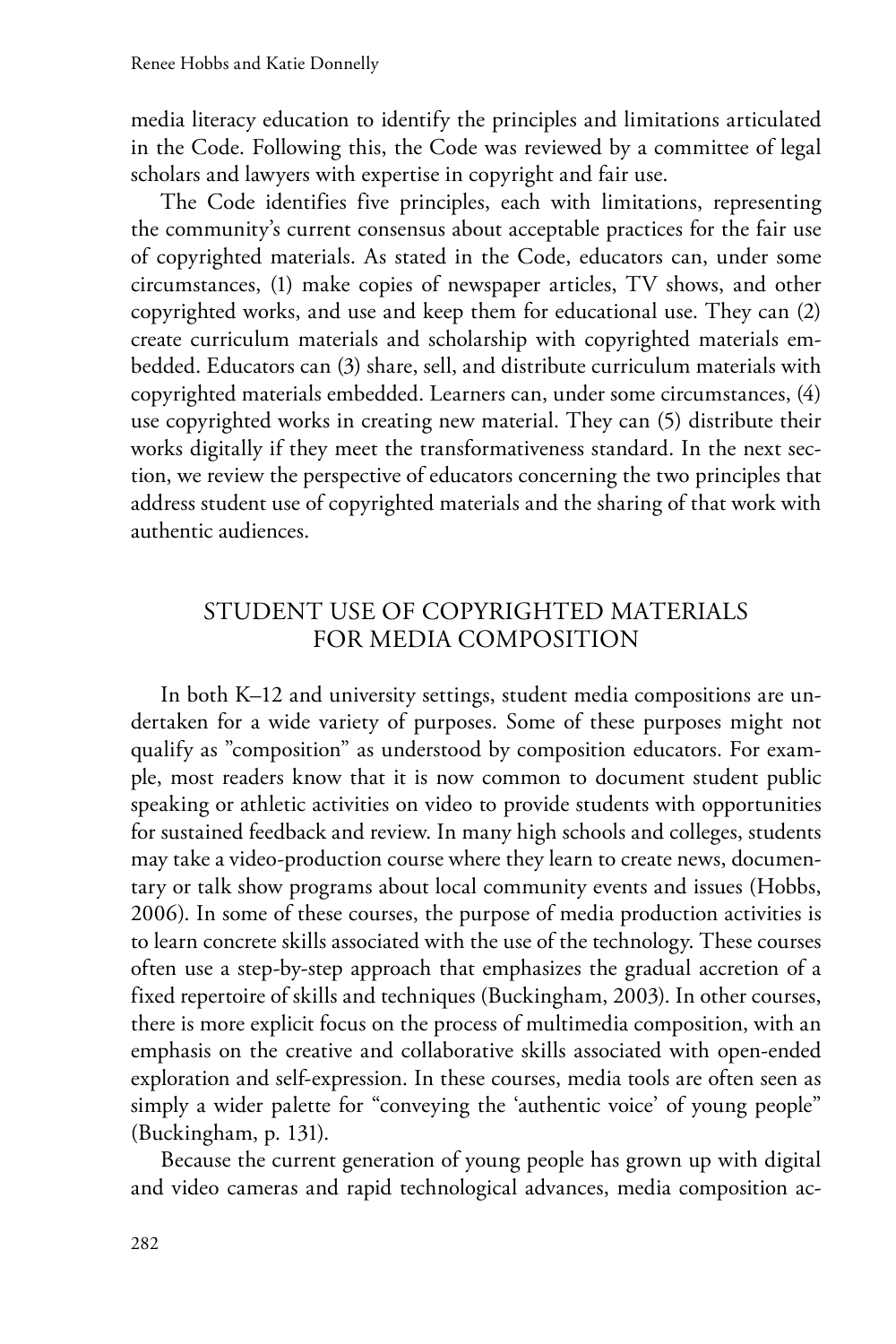tivities are beginning to be more widely used as "alternative" assignments in secondary English education (Hobbs, 2007), where English teachers do not explicitly teach production practices but offer creative project-based learning assignments that students can choose to accomplish in print, video, or multimedia formats. At Concord High School in New Hampshire, where English teachers developed a mandatory Grade 11 course in Media/Communication as the required English course, students used video production to develop literary adaptations of a scene from Faulkner's *As I Lay Dying* (Hobbs). At the University of Pennsylvania, undergraduate English faculty use video-production assignments to enable students to demonstrate their understanding of rhetorical and semiotic concepts (Weigel Information Commons, 2007).

The key elements from the "Code of Best Practices in Fair Use for Media Literacy Education," depicted in Table 1, show the principles and limitations that relate to student use of copyrighted materials in their academic and creative work. It highlights the diverse range of purposes for which students may wish to excerpt copyrighted material, including comment and criticism, illustration, or stimulation of discussion. The principle behind student use of copyrighted materials for media production is identified as fostering and deepening awareness of the constructed nature of all media, which is one of the key concepts of media literacy (Thoman & Jolls, 2005).

The media literacy educators in our focus groups affirmed that students have the right to use copyrighted materials in their compositions, but they acknowledged that fair use must be considered within each specific teaching and learning context.

#### *Learning Context and Situation*

Because some media literacy educators are training future professional media makers to adhere to vocational standards and others need to allow for wide experimentation to build creative skills, the application of fair use will vary by context and setting. Some educators felt that editing exercises that make use of copyrighted materials were appropriate for classroom use, but not appropriate for distribution. One college professor pointed out that students need to be made aware of professional norms, arguing, "they get to college and know nothing about professional behavior."

#### *Commentary and Critique*

Although educators felt that in some instances, it is educationally valuable for students to go through the permissions-seeking process, they were in agree-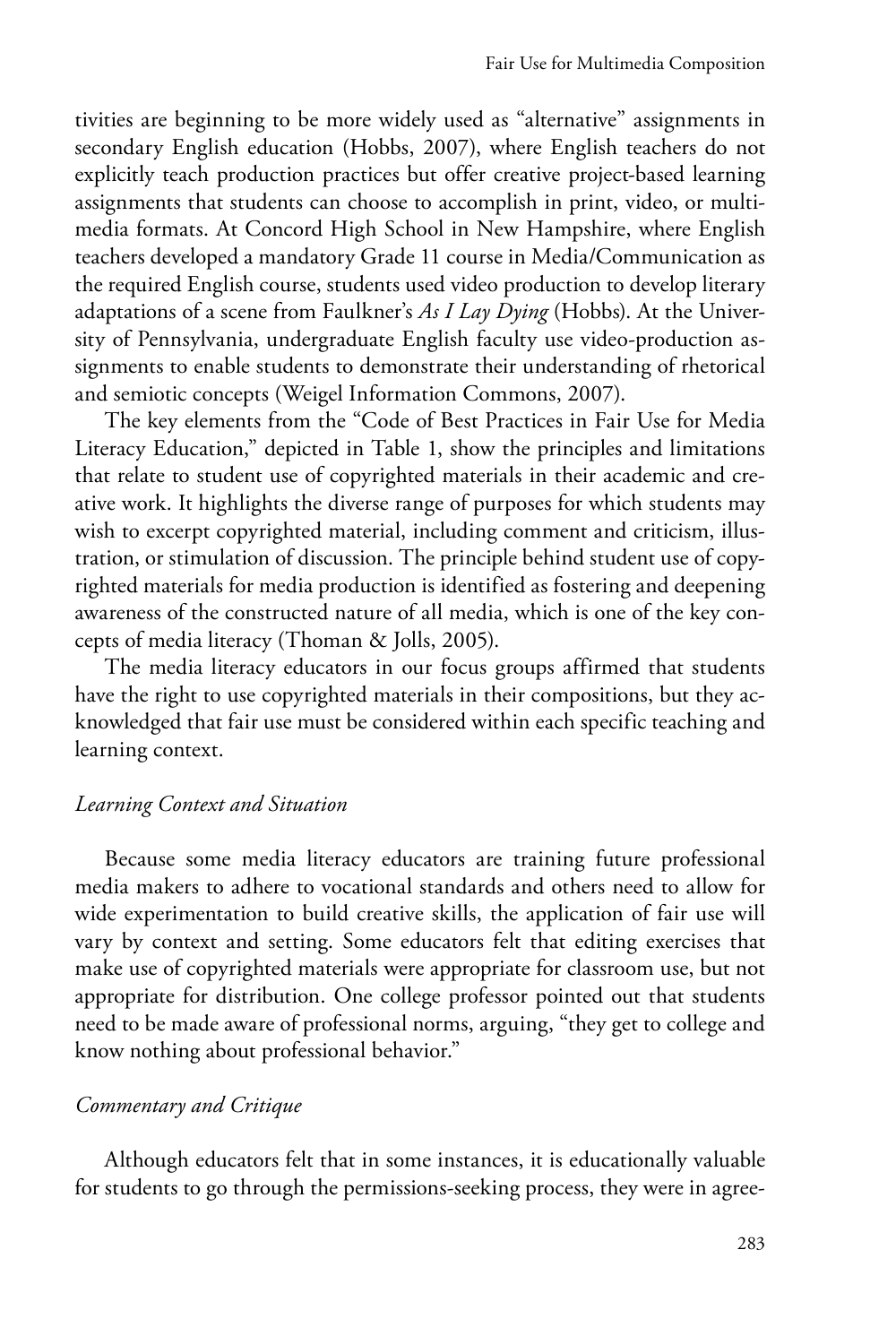| Description                                                                                                                                                                                                                                                                                                                                                                       | Principle                                                                                                                                                                                                                                                                                                                                                                                      | Limitations                                                                                                                                                                                                                                                                                                                                                                                                                                                                                                         |
|-----------------------------------------------------------------------------------------------------------------------------------------------------------------------------------------------------------------------------------------------------------------------------------------------------------------------------------------------------------------------------------|------------------------------------------------------------------------------------------------------------------------------------------------------------------------------------------------------------------------------------------------------------------------------------------------------------------------------------------------------------------------------------------------|---------------------------------------------------------------------------------------------------------------------------------------------------------------------------------------------------------------------------------------------------------------------------------------------------------------------------------------------------------------------------------------------------------------------------------------------------------------------------------------------------------------------|
| Students strengthen<br>media literacy skills by<br>creating messages and<br>using symbolic forms<br>such as language, im-<br>ages, sound, music, and<br>digital media to express<br>and share meaning. In<br>learning to use video-<br>editing software and in<br>creating remix videos,<br>students learn how<br>juxtaposition re-shapes<br>meaning.                             | Because media literacy<br>education cannot thrive<br>unless learners themselves<br>have the opportunity to<br>learn about how media<br>functions at the most<br>practical level, educators<br>using concepts and tech-<br>niques of media literacy<br>should be free to enable<br>learners to incorporate,<br>modify, and re-present<br>existing media objects in<br>their own classroom work. | Student use of copyrighted<br>material should not be<br>a substitute for creative<br>effort. Students should be<br>able to understand and<br>demonstrate-in a manner<br>appropriate to their devel-<br>opmental level-how their<br>use of a copyrighted work<br>re-purposes or transforms<br>the original.<br>For example, students may<br>use copyrighted music for<br>a variety of purposes, but                                                                                                                  |
| Students include<br>excerpts from copy-<br>righted material in their<br>creative work for many<br>purposes, including<br>comment and criticism.<br>illustration, stimula-<br>tion of public discus-<br>sion, or in incidental<br>or accidental ways (for<br>example, when they<br>make a video capturing<br>a scene from everyday<br>life where copyrighted<br>music is playing). | Media production can<br>foster and deepen aware-<br>ness of the constructed<br>nature of all media, one of<br>the key concepts of media<br>literacy. The basis for fair<br>use here in embedded in<br>good pedagogy.                                                                                                                                                                           | cannot rely on fair use<br>when their goal is simply to<br>establish a mood or convey<br>an emotional tone, or when<br>they employ popular songs<br>simply to exploit their ap-<br>peal and popularity.<br>Material incorporated<br>under fair use should be<br>properly attributed wher-<br>ever possible.<br>Students should be en-<br>couraged to make careful<br>assessments of fair use, and<br>should be reminded that at-<br>tribution, in itself, does not<br>convert an infringing use<br>into a fair one. |

# Table 1: Student Use of Copyrighted Materials in Their Academic and Creative Work.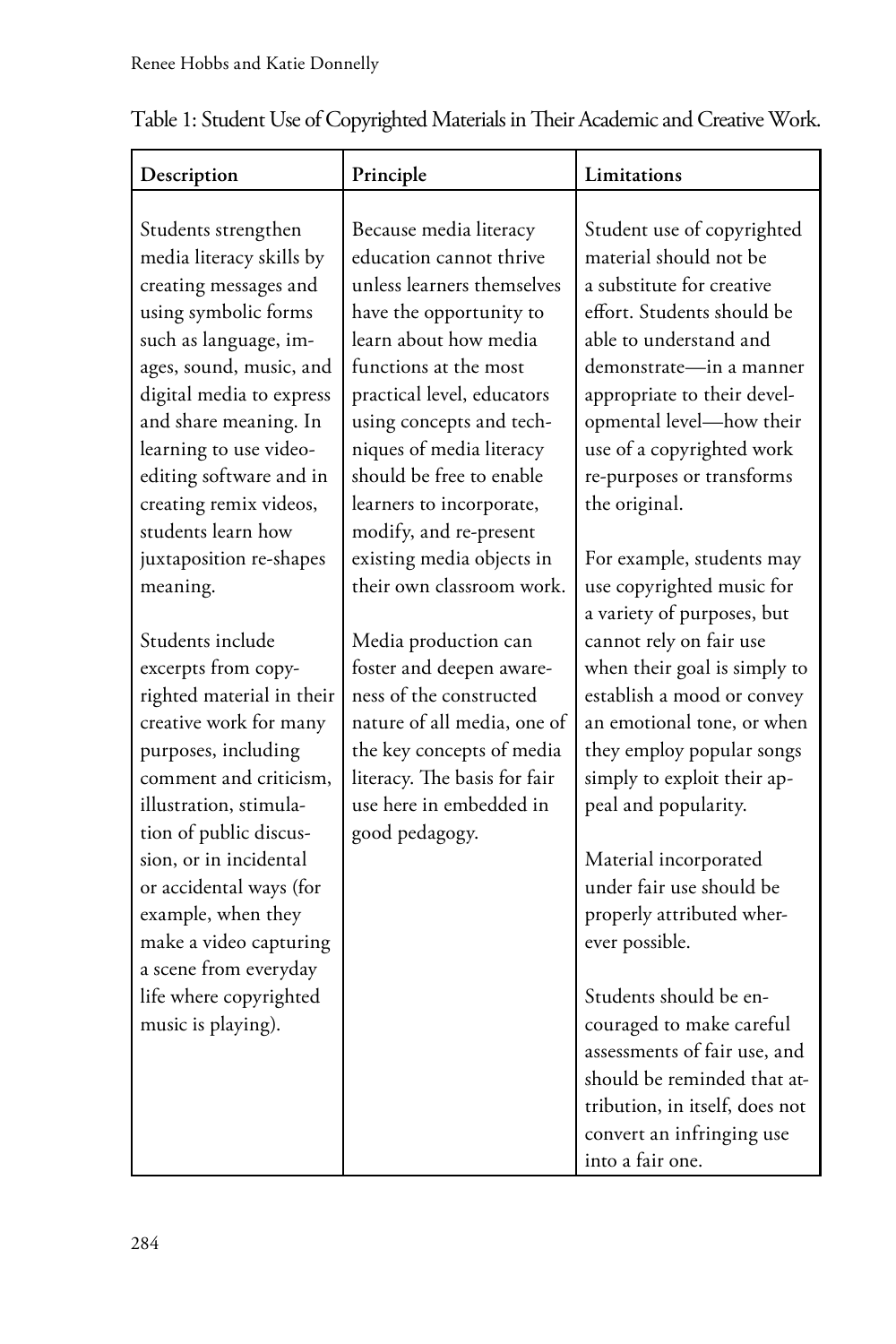ment that educators and learners should not have to ask permission when using copyrighted materials for the purpose of critical analysis. Educators saw this use of copyrighted materials as deeply associated with First Amendment rights. For example, one filmmaker defended his right to use copyrighted material in a critical analysis, stating, "When *The New York Times* does negative reviews, how is that any different? They don't ask the author's permission to review the book." A college professor agreed: "I don't have to ask permission from Ray Bradbury to use three paragraphs of *Fahrenheit 451*." Another educator took the argument one step further, maintaining that "you have to be able to critique materials without permission from the author—the Ku Klux Klan is not going to give you permission to do an analysis!" This example was powerful for many of the educators who held print and multimedia compositions to different standards. In fact, the standard is the same across the board: Just as a student has the right to deconstruct Ku Klux Klan materials in a written report without the Klan's permission, she has the right to use the Klan's materials in her own multimedia compositions. The social benefits of such an analysis are evident, regardless of the form in which the analysis takes place.

#### *Sensitivity to Message Genre and Developmental Needs of Learners*

All of the educators in our focus groups agreed that attribution in multimedia compositions is desirable and appropriate, as a component of ethical behavior. However, there are some instances in which attribution should not be required because of developmental and genre-specific expectations. For example, one technology educator explained that she had a student who created a 90-second video project on sex in the media that incorporated images from hundreds of different sources. It was not feasible or appropriate to this particular montage-style production for the student to list every source in the context of that specific project. Nor is it reasonable to expect the same level of detailed citation from a third grader as from a twelfth grader. However, for multimedia compositions, attribution should be taught and discussed as an important ethical dimension of creative work.

#### *Parallels of Fair Use Across Media Forms*

Like Costanzo (2007), the media literacy educators we spoke to saw many parallels between media productions and written assignments. Using copyrighted works without permission (but with attribution and generally in small amounts) was seen as a normative practice with deep parallels to the writing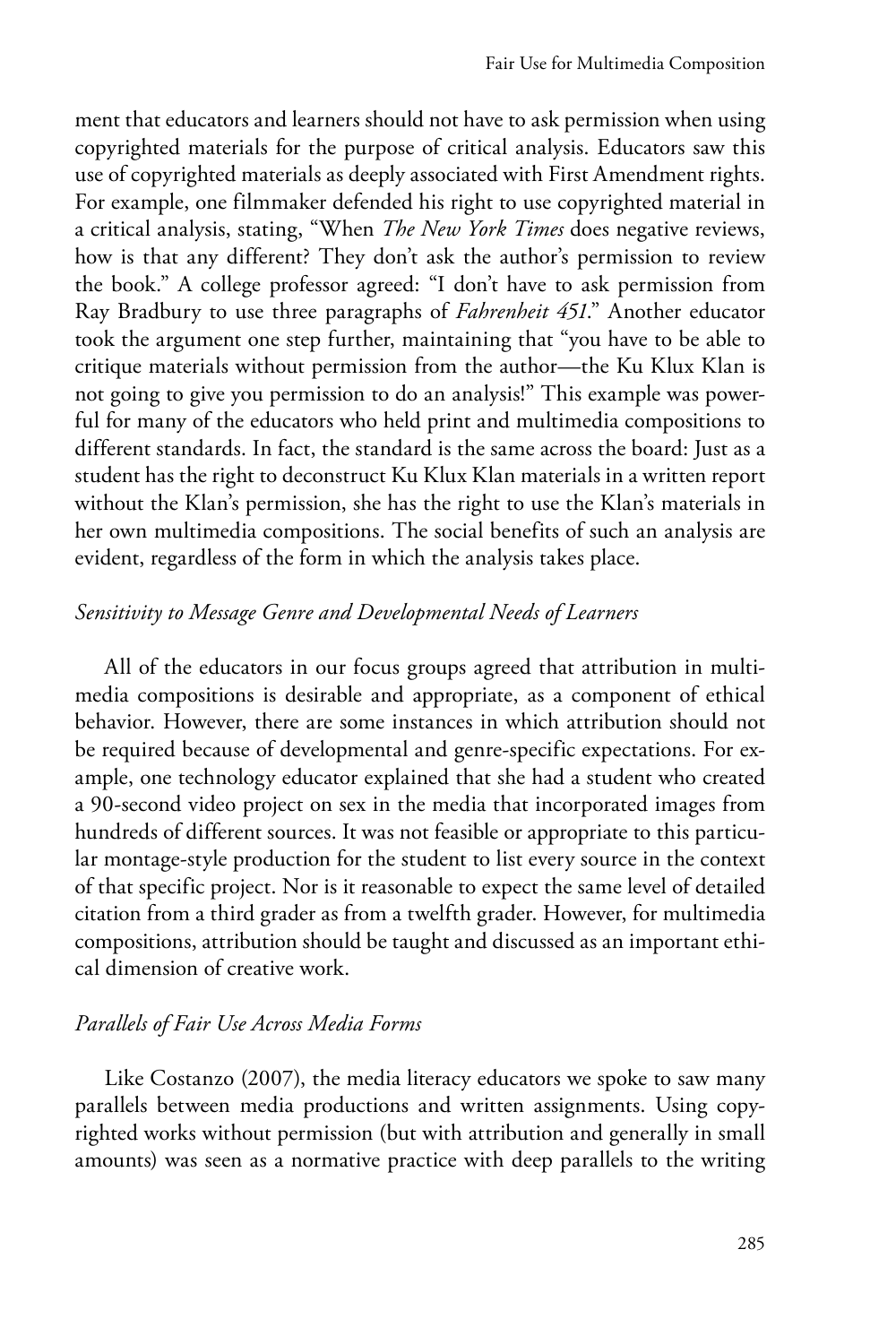process. As one college professor put it: "There is a good model that is already used in writing. The thesis statement should not be found in the particular aspects that you've borrowed." A high school English teacher agreed: "Using the analogy of scholarly texts, you are framing analysis around it, not just hanging it out there like an ornament. Then I would say it is fair use." Although each situation is different, educators agreed that students and teachers should generally be sensitive to the length or amount of copyrighted materials they use as well as their purpose and intended audience. Students can learn to reflect on the transformative use of copyrighted materials, asking: "In what ways does my use of the copyrighted work add value or re-purpose the work?" Reflective consideration of how and why they are using copyrighted materials deepens student understanding of their own rhetorical, technological, and editorial choices.

Many of the educators in our focus groups maintained that students are more motivated to work on projects when they are allowed to incorporate images and sounds that are meaningful to them. Educators need to help encourage students to make reasoned choices about the ways in which they use copyrighted materials, but students should be allowed reasonable access to the cultural artifacts that they wish to examine. In our meetings, we heard countless examples of innovative student projects that had been curtailed due to copyright concerns. For example, in Philadelphia, one teacher had students retell the story of *Beowulf* by making a comic featuring images of popular actors as Beowulf. In Chicago, one teacher had students create digital videos using "The Simpsons" to tell the story of Romeo and Juliet, and another had students use voiceover, music, and pictures to discuss their responses to the book *To Kill a Mockingbird*. Some of the innovative projects were stopped all together due to copyright concerns, but, more commonly, the activities were allowed to take place but not allowed to be shared beyond classroom walls. Students need to be able to make reasoned choices about the distribution of their compositions, including the option of posting their work online.

# DEVELOPING AUDIENCES FOR STUDENT WORK

Whether working from the disciplinary frame of composition, education or media studies, educators share a common belief that "the existence of a real audience can qualitatively change how students conceptualize a production work and what they learn from it" (Buckingham, 2003, p. 187). The Internet provides new ways for authors and audiences to interact with each other in ways that can be very powerful for the teaching and learning of self-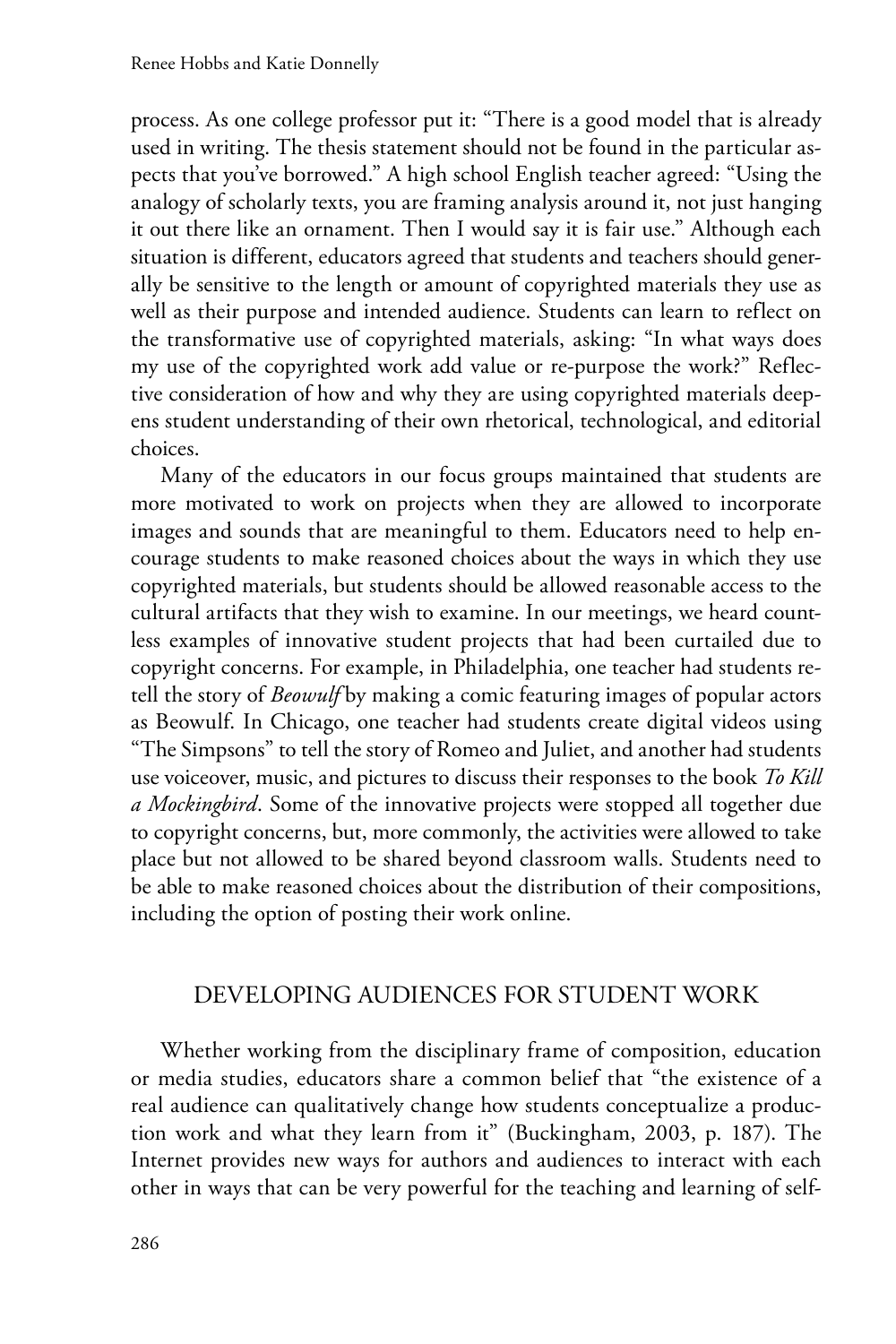expression, creativity, problem-solving and communication skills. Of course, it is important to note that, even apart from the context of educational settings, students have fair use rights as independent creative authors themselves. As we discovered in our research, *The Cost of Copyright Confusion for Media Literacy* (Hobbs et al., 2007), most educators were unaware that the doctrine of fair use supports the use of copyrighted material in all manner of creative work, not just those activities that occur in the context of teaching and learning. As stated in the Code, "If student work that incorporates, modifies, and re-presents existing media content meets the transformativeness standard, it can be distributed to wide audiences under the doctrine of fair use" (Center for Social Media, 2008).

Authentic audiences are a means to increase student ability to analyze and reflect upon the content, form, and effectiveness of their messages—whether that means showing it to a city council or placing it online. In addition to deepening student reflection, authentic audiences help students see themselves and their communities as worthy of attention, encourage students to become active as citizens in addressing community issues, support the possibility of social change, and enhance student motivation and engagement in ways that increase their investment in the process.

#### *Audience Response to Multimedia Composition is Part of the Process*

The process of peer review, critique, and redrafting is essential for reflecting on creative and editorial choices in compositions of all kinds. Composition educators have long recognized that students learn about writing from seeing how audiences respond to their work. According to Buckingham (2003), student creations should not be viewed as end products, but as "a starting point for reflection or a basis for redrafting, rather than a summation and a demonstration of what has been learned" (p. 136). Students need to have some genuine motivation to step back from their productions, and to reflect upon their theoretical implications: "Reflection or self-evaluation of this kind has to be driven by something more than abstract requirements of examiners—and it too should be recursive, part of an ongoing cycle of action and reflection" (Buckingham, p. 136).

#### *Student Work Must be Seen as Worthy of Attention*

Sharing student work intensifies student motivation and promotes deeper reflection. For adolescents and young adults, this process can have powerful psyc4hological effects on self-esteem and identity development. Steven Good-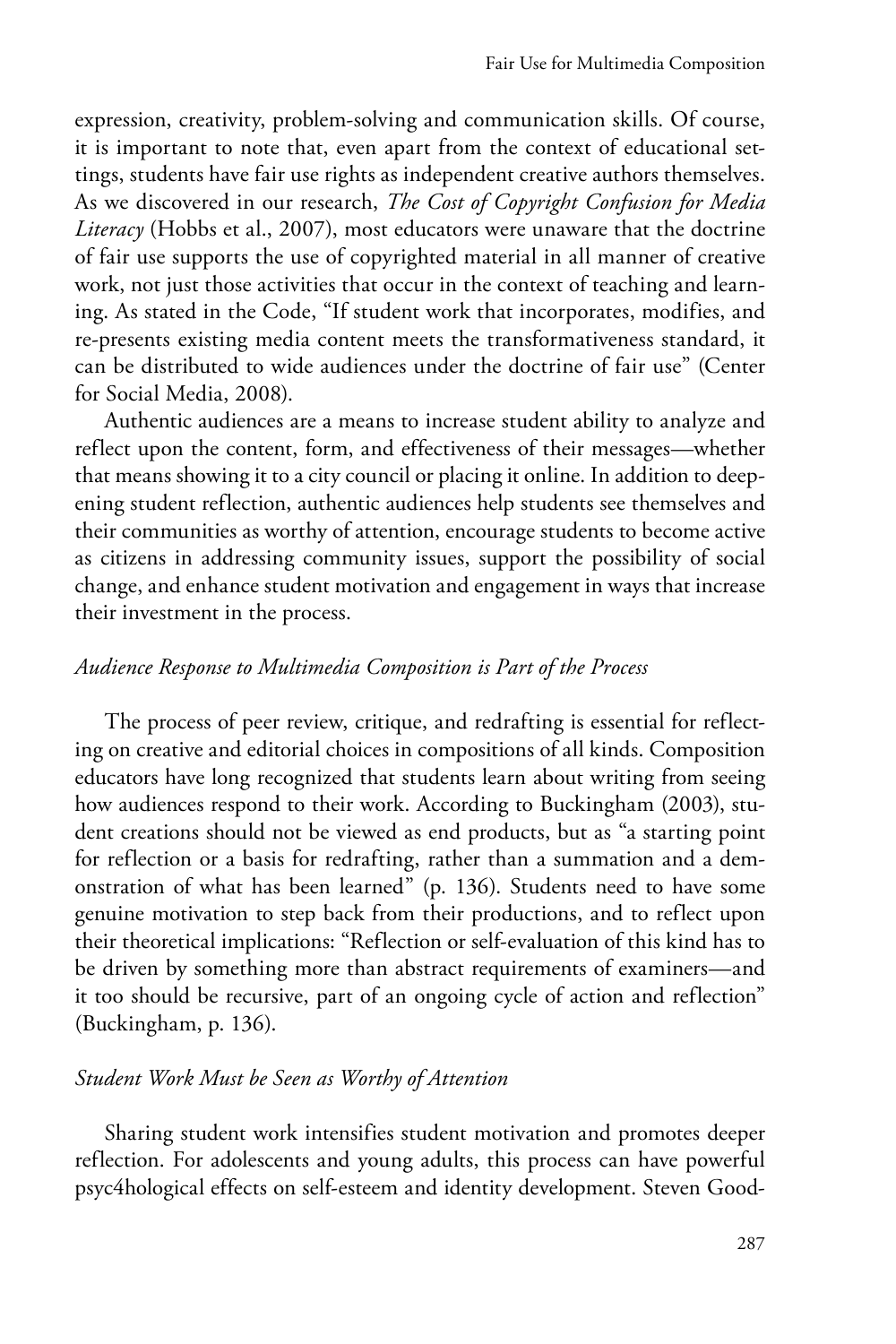man (2003) described the ways in which students at the Educational Video Center in New York City were able to reflect upon their choices when they screened their documentary, *The Young Gunz,* in public. He noted that being pressed to answer questions about their production choices and thoughts about the problem of youth violence was a powerful experience for students. Sharing their work with wider audiences can provide students with the kind of external validation they may not receive elsewhere in their lives. Goodman also described the ways in which sharing their documentary with wider audiences helped students see themselves and their communities as worthy of attention when they heard their own voices and saw their own faces projected on a screen in community settings. When students are able to tell their stories to audiences that include not only their teachers and peers but also parents, community leaders, and other adults, the results can be powerful and long lasting. As Goodman wrote, "carried from the margins into the screening rooms of mainstream institutions, these stories of anger, confusion, and sadness reverberated in lasting ways" (p. 46).

## *Access to Authentic Audiences Supports Civic Engagement*

Sharing their work with public audiences can help students become active members of a community. Not only are students able to engage in dialogue that encompasses a greater range of viewpoints than those they might find in a typical classroom, but, also, by interacting with larger audiences, students are able to take on greater responsibility for the messages projected in their work. Goodman (2003) described how students took on the role of experts in their community screenings:

It was also strange for the Doc Workshop students to be up onstage in front of adults and peers, presenting their ideas as journalists and artists and answering questions as experts. This was a role that they had never had before. Even though some claimed their thinking about gun violence hadn't changed, their *talking* about it had. That is, the crew was becoming practiced in public dialogue about public problems. They were getting used to the open and intergenerational exchange of ideas about issues in their community, and the idea that in this public conversation, their ideas and experiences really mattered. After all, their video was at the center of it all. They may not have had all the answers. But by re-presenting a slice of life as they saw it—as raw and imperfect as it may be—back to the community from which it was taken, they were posing a problem that demanded a response.

Audiences can provide students with valuable feedback that can become platforms for social change. Instead of merely showing their work to their peers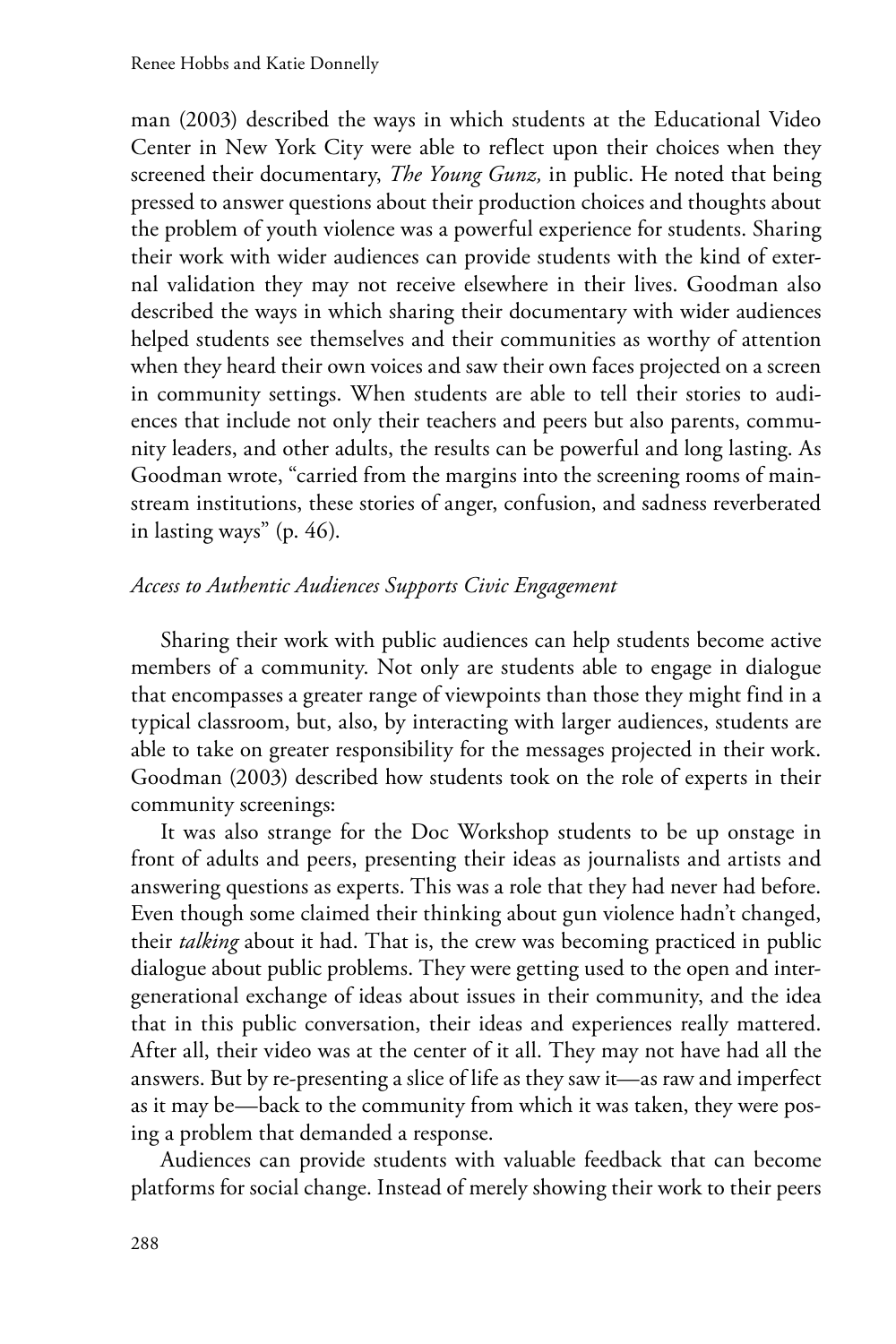in a classroom setting, when students are invited to show their work in the community—or online—they are more likely to interact with community leaders and others who can influence public policy or other forms of community activism. Because many youth media production projects deal with issues important to teens (e.g., drugs, school violence, sexuality, stereotypes, dating) it is imperative that their messages reach the eyes and ears of people who can collaborate with youth to create social change. Clearly, the benefits of the civic dialogue that can occur from sharing these types of works should outweigh concerns about the incorporation of copyrighted materials.

#### *Increased Investment in Learning*

The promise and potential of an authentic audience can enhance student motivation and engagement in ways that increase their investment in the learning process. William Kist (2005) relayed a conversation he had with an 8th grader named Teri, who created an online advertisement for a class project. When he asked Teri what she thought of this type of project, she answered: **"**It's more exciting and you learn more stuff, I think, because you're doing something you like to a certain extent and ... then you can learn more stuff, because you want to research it, so you can get a good mark on your webpage, so you can show everyone else" (pp. 55-56).

Media literacy educators in our focus groups recounted stories of low-performing students who were able to shine when they felt genuine ownership and pride and were able to share that work in screenings, readings, or on the Internet. As one high school teacher argued: "The kid is not making any money. The kid's not harming any one. What harm is being done by putting it out there? Versus how much good is being done by motivating the kids and giving them a real audience so they will spend 30 hours on something they would otherwise spend 40 minutes on if I was the only one who was going to see it?"

#### *Pressures to Look "Professional"*

In some cases, the ease of posting student productions to Web sites has also intensified pressures that student work look "professional," by adhering to genre conventions and norms of framing, shot composition, sound quality, and more. This reflects the dynamic tension between the "vocational" and "expressive" wings of the media literacy community (Hobbs, 1998). Multimedia composition activities, constructed without sensitivity to this important tension, may encourage students to mimic professionals, resulting in the loss of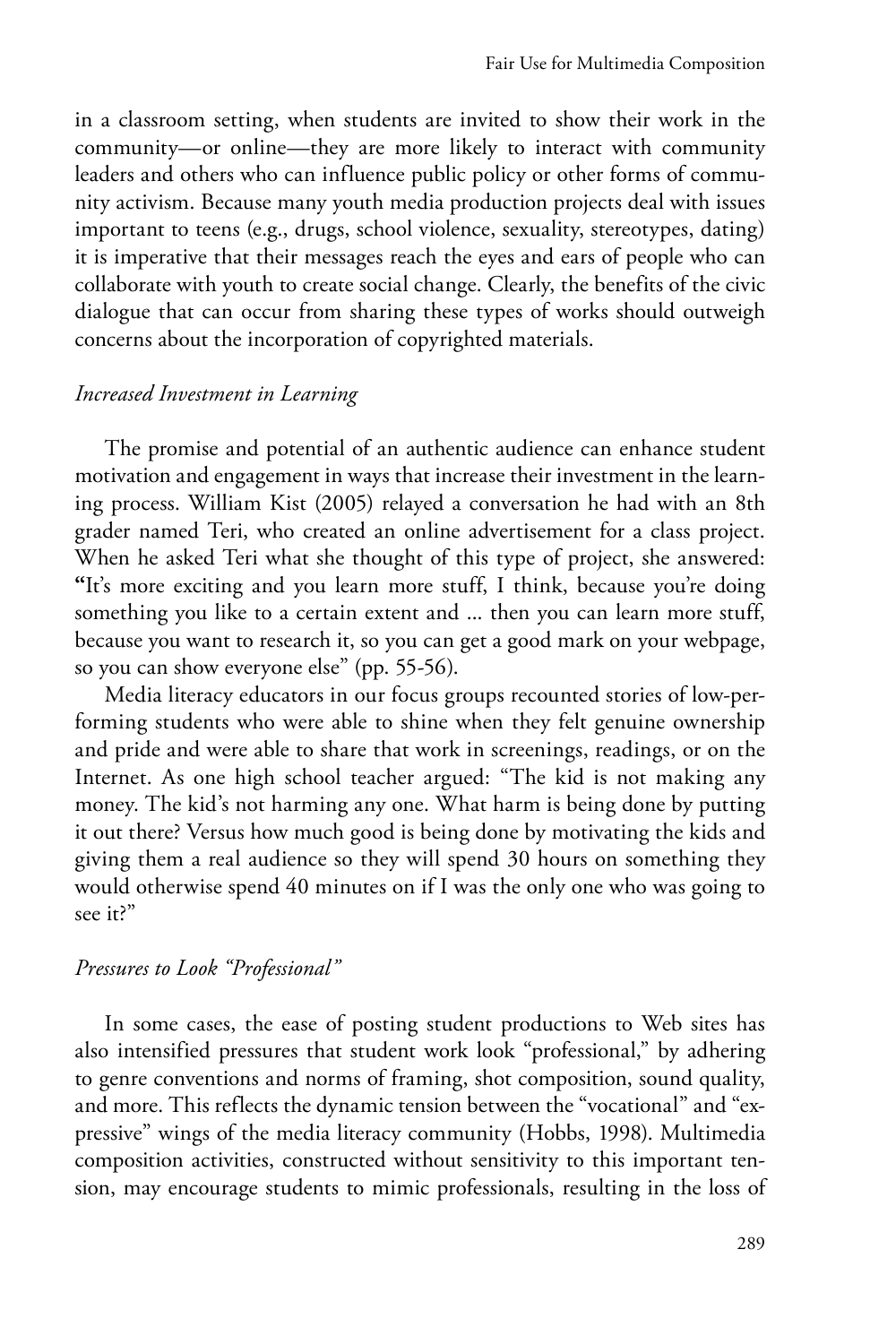creativity and of a critical, analytical perspective (Davies, 1996). Video-sharing Web sites like YouTube have contributed to expanding student exposure to various hybrid and amateur genres, including non-narrative and experimental forms. For educators who showcase their students' in-class productions on sites like Teacher Tube (http://www.teachertube.com), video-sharing Web sites may also interfere with the important instructional balance between process and product. Widespread distribution can contribute to over-valuing the formal qualities of a production, sometimes at the expense of message content or the learning process. This focus can contribute to hierarchically organized often teacher-centered productions, where students play roles as production assistants who support the implementation of adult creative energies. In these experiences, students do not get a chance to experience the genuinely messy challenge of collaborative creative work.

## *Distribution of Student Work is Fundamental*

Educators in our interviews and focus groups believe that a reflective pedagogical stance is required to determine when it is appropriate to distribute student work and that there are a number of situations where student work should not be shared widely. As stated in the Code (Center for Social Media, 2008), "educators should work with learners to make a reasoned decision about distribution that reflects sound pedagogy and ethical values" (p. 13). The educators in our focus groups recognized the need for students to distribute their creations to wide audiences, but they were sensitive about matching audience to purpose. For example, most did not feel that skill-building exercises (e.g., a video-editing assignment that makes use of copyrighted materials) require the same amount of distribution as a creative project. Many educators felt that the consideration of audience needs to be strategic and purposeful and that educators need to work with students to arrive at appropriate distribution choices. According to one college professor: "This is part of media education—helping kids figure out audience, purpose, expectations, and ramifications." A youth media educator elaborated on the need for educators to think carefully and critically about the purpose of widespread online distribution of student-produced creative work:

I would have to make an ethical decision about whether to make something like that further available. The rush of noncommercial media makers to make things public is something that I have problems with. There is an assumption that the value lies in the mass audience. Our belief is that youth media can have a purposeful audience that can be very targeted and that this is part of what the young people think about when they are creating the work. If the goal is to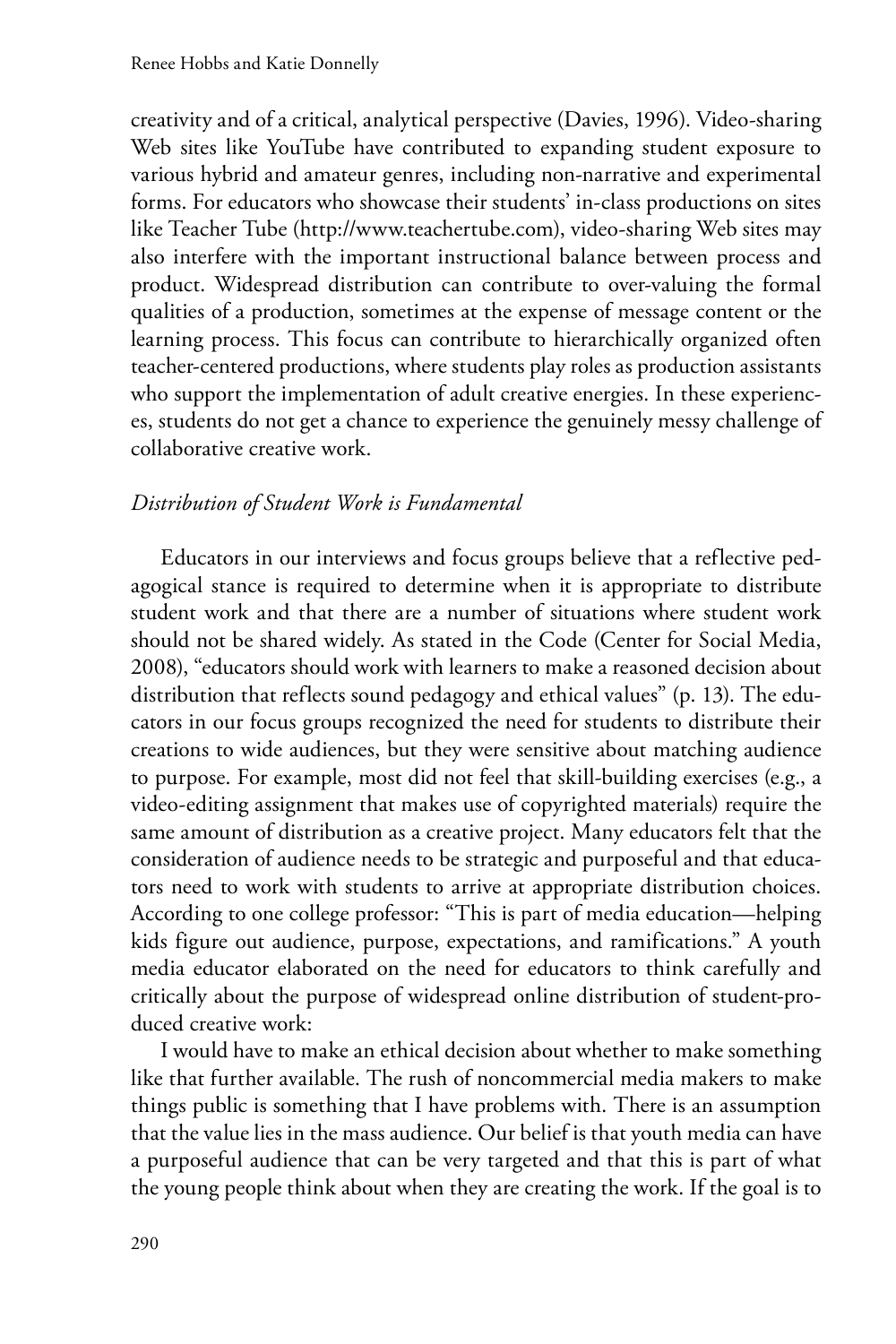build media literate young people, the question is: who is the audience? There are many situations in which the young people can decide for themselves who they want to be the audience. If we make a video about a city ordinance and show it at the city council meeting I think that it is more powerful than putting it on YouTube... I think that the main point is not to teach young people to imitate and replicate mainstream formula and norms. The value is not in the number of hits but in the content.

Clearly, there are many circumstances where students benefit greatly from engaging in the process of sharing their compositions with real audiences. They also learn from the process of considering their target audience and the potential ramifications of distributing work broadly.

# **CONCLUSION**

When students appropriate mass media and popular culture texts, they engage a process that involves analysis, commentary, and creation. Composition teachers should recognize that student response to mass media is an important component of their identity formation, as students sort out their reactions to the complex, paradoxical, and very real forms of cultural power depicted in contemporary music, television, video games, and movies. However, in many school arts and writing programs, there is some hostility to overt signs of repurposed content that comes from mass media and popular culture materials. Educators who create rigid rules about the (non) use of such copyrighted materials sacrifice the opportunity to help young people think more deeply about ethical and legal issues of repurposing, even as most of the classic works of literature used in schools are themselves the product of appropriation and transformation. As Erin Reilly and Alice Robison (2007) argued, "sampling intelligently from the existing cultural reservoir requires a close analysis of existing structures and uses of this material; remixing requires an appreciation of emerging structures and latent potential meanings" (p. 99).

By educating themselves about copyright and fair use and developing a code of best practices, composition and media literacy educators are at the point of the spear in leading a user rights movement that helps all educators reclaim their fair use rights. As we see it, the "Code of Best Practices for Fair Use in Media Literacy Education" has a number of intended outcomes. First and foremost, it is a tool designed to educate educators about copyright and fair use. It will help persuade leaders, librarians, and publishers to accept well-founded assertions of fair use. It will be useful for promoting revisions to school policies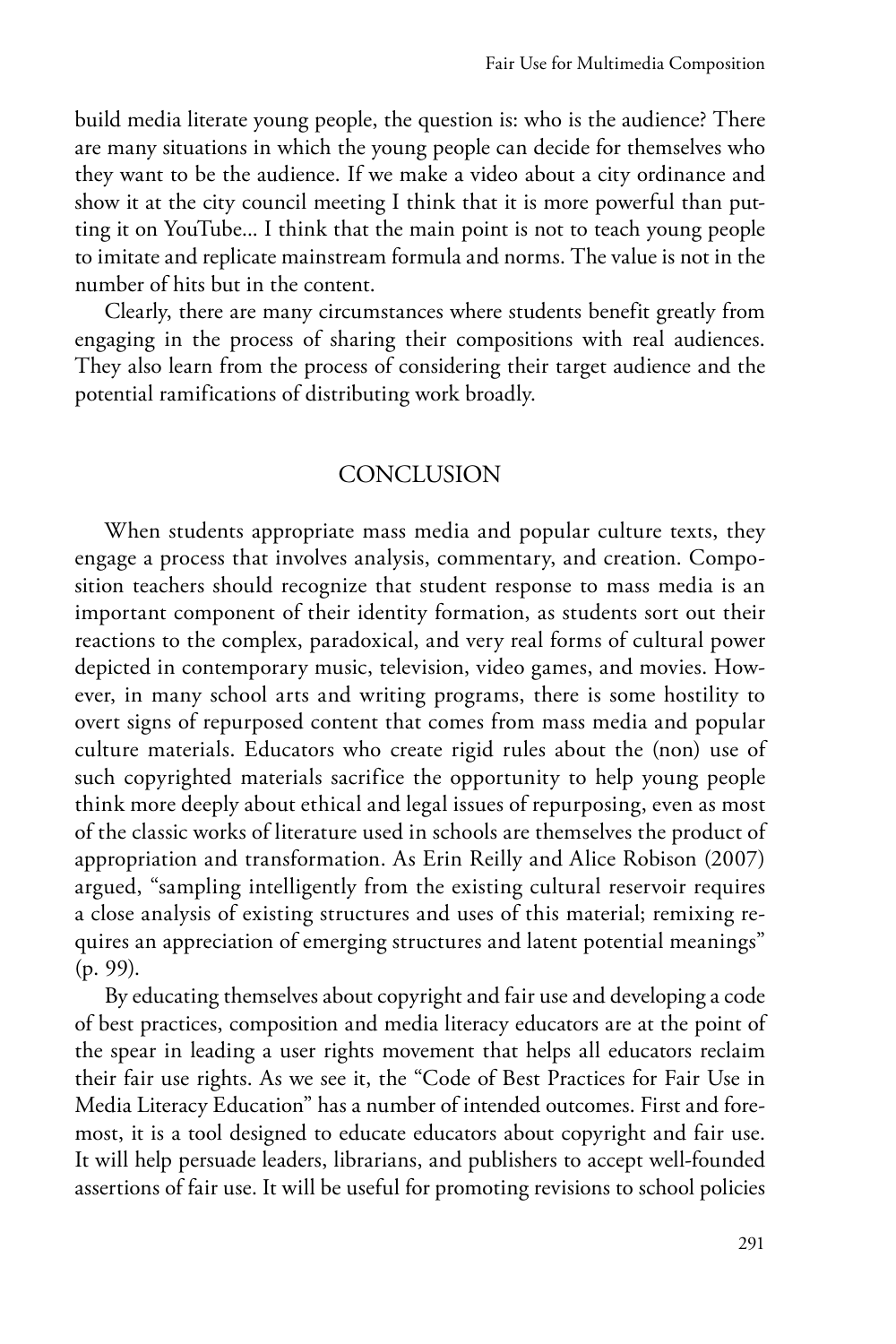regarding the use of copyrighted materials used in education. It may discourage copyright owners from threatening or bringing lawsuits; in the unlikely event that such suits are brought, the Code will provide the defendant with a basis on which to show that her or his uses were both objectively reasonable and undertaken in good faith.

As writing and composition educators connect their pedagogical practices to a deeper understanding of copyright and fair use, they help students make connections between school and society. When students, with encouragement from their teachers, take on higher-level thinking skills and make their own judgments about fair use, they end up engaging in a process that forces them to consider their purpose and rationale for using copyrighted works, considering both the rights of owners and the rights of users. When they incorporate copyrighted materials into their compositions in new and transformative ways, these practices should be recognized as part of the creative process. When students share their works with authentic audiences, they are able to enter a dialogue about social, political, economic, and cultural issues related to their roles as consumers and producers of mediated texts. These are the social benefits that the doctrine of fair use was crafted to support.

#### **NOTES**

1. Research methods for phase one of this project are described in *The Cost of Copyright Confusion for Media Literacy* (Hobbs et al., 2007). The interview consisted of open-ended questions organized into three broad categories: (1) how teachers use copyrighted materials in the classroom or other educational settings for educational purposes; (2) how their students use copyrighted materials in their own creative work; and (3) how teachers use copyrighted materials in their curriculum development, materials production or other creative work.

2. Research methods for phase two of this project are more fully described in the "Code of Best Practices for Fair Use in Media Literacy Education" (Center for Social Media, 2008). Ten focus groups were held in various U.S. cities. Focus groups participants were recruited through national membership organizations, including the Alliance for a Media Literate America (AMLA), the Action Coalition for Media Education (ACME), the Student Television Network (STN) and the National Council of Teachers of English (NCTE), and organizations such as National Alliance for Media Arts and Culture (NAMAC) and Youth Media Reporter (YMR).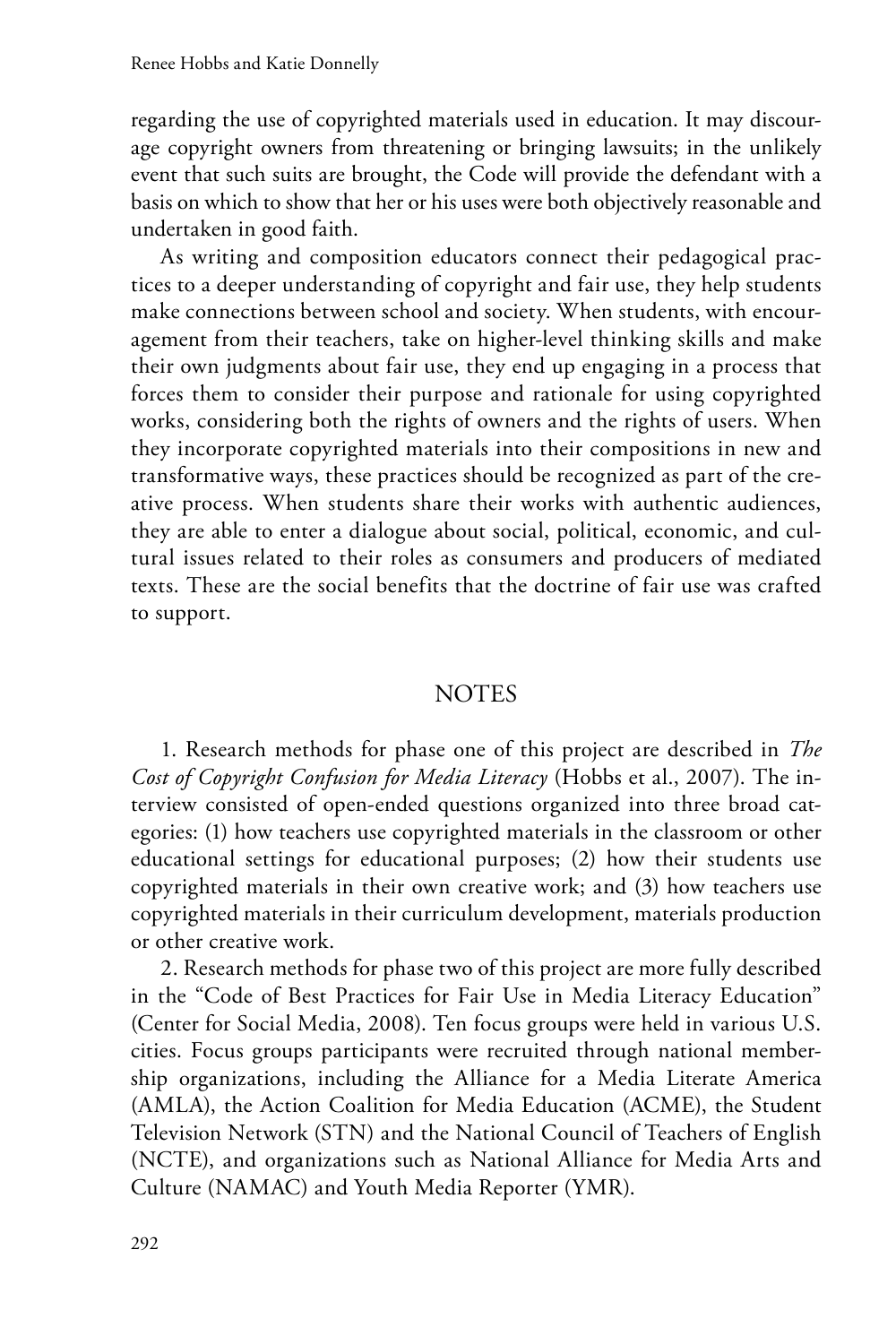#### REFERENCES

- Aufderheide, Patricia, & Jaszi, Peter. (2007, April 3). *The good, the bad, and the confusing: User-generated video creators on copyright.* Washington, DC: Center for Social Media, American University.
- Benkler, Yochai. (2006). *The wealth of networks*. New Haven: Yale University Press.
- Bruce, David. (2007). Multimedia production as composition. In James Flood, Shirley Bryce Heath & Diane Lapp (Eds.), *Handbook of teaching literacy through the visual and communicative arts, Volume II* (pp. 13-18). Mahwah, NJ: Lawrence Erlbaum Associates.
- Buckingham, David. (2003). *Media education: Literacy, learning and contemporary culture*. Malden, MA: Polity Press.
- Center for Social Media, Media Education Lab at Temple University, and Washington College of Law. (2008). "Code of best practices in fair use for media literacy education." http://www.ncte.org/positions/statements/ fairusemedialiteracy
- Costanzo, William. (2007). *The writer's eye: composition in a multimedia age.* New York: McGraw Hill.
- Crews, Kenneth D. (2001). The law of fair use and the illusion of the fair-use guidelines. *Ohio State Law Journal* 62, 599-702.
- Davies, Maura Messenger. (1996). *Making media literate: Educating future media workers at the undergraduate level.* In Robert Kubey (Ed.), Media literacy in the information age (pp. 263-284). New Brunswick, NJ: Transaction.
- Gitlin, Todd (2001). *Media unlimited: How the torrent of images and sounds overwhelms our lives*. New York: Henry Holt.
- Goodman, Steven (2003). *Teaching youth media: A critical guide to literacy, video production, and social change.* New York: Teachers College Press.
- Hobbs, Renee. (1998). The seven great debates in media literacy education. *Journal of Communication,* 55, 865-871.
- Hobbs, Renee. (2006) Multiple visions of multimedia literacy: Emerging areas of synthesis. In David Reinking, Michael McKenna, Linda Labbo, & Ronald Kieffer (Eds.), *Handbook of literacy and technology: Transformations in a post-typographic world* (pp. 15-28). Newark, DE: International Reading Association.
- Hobbs, Renee (2007). *Reading the media: Media literacy in high school English*. New York: Teachers College Press.
- Hobbs, Renee; Jaszi, Peter; & Aufderheide, Patricia. (2007). *The cost of copyright confusion for media literacy.* Washington, DC: Center for Social Media, American University.